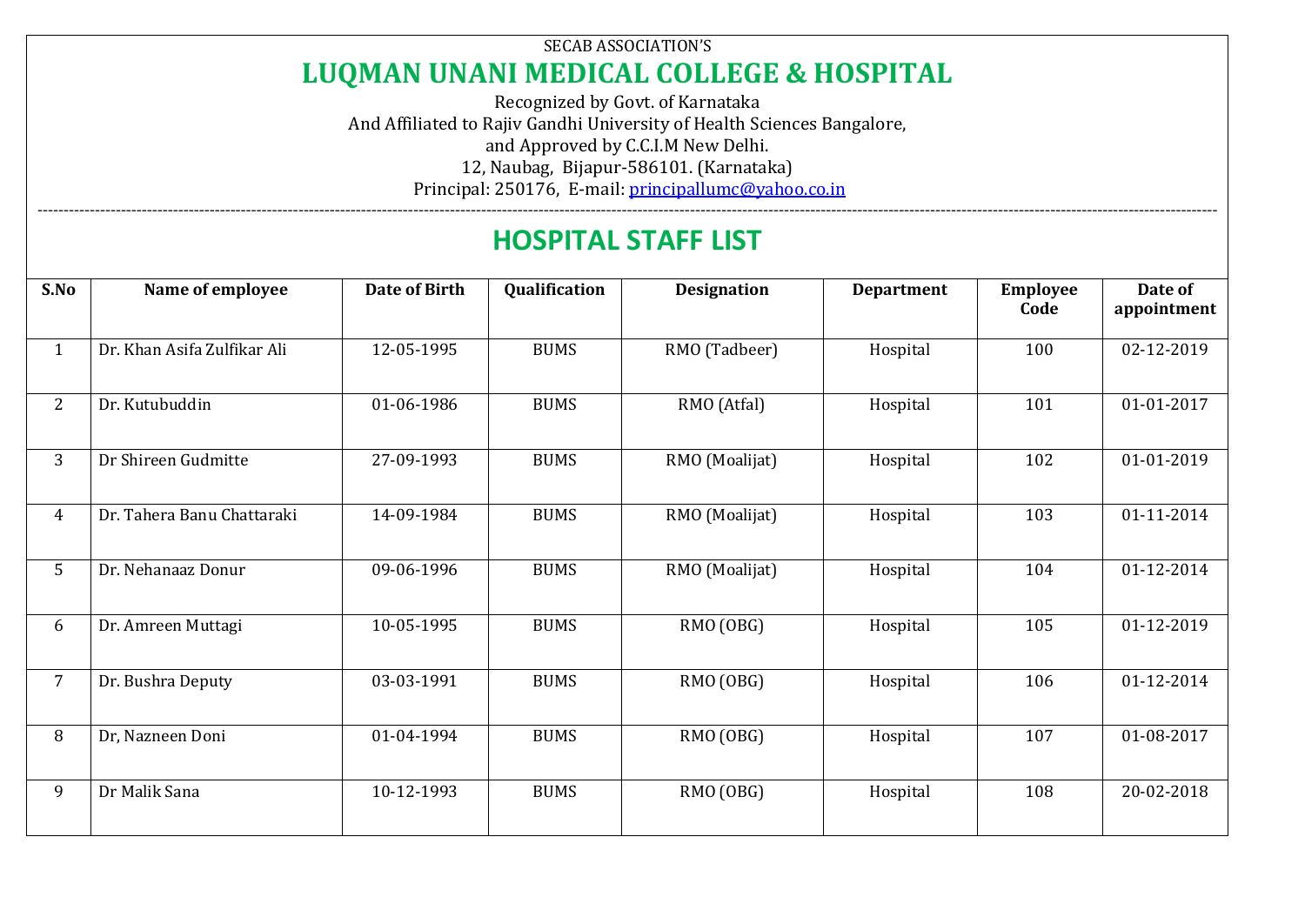| 10 | Dr. Saba Anjum            | 20-01-1996 | <b>BUMS</b> | RMO (Jarahat)                          | Hospital | 109 | 01-11-2014 |
|----|---------------------------|------------|-------------|----------------------------------------|----------|-----|------------|
| 11 | Dr. Md Paigambar          | 23-07-1980 | <b>BUMS</b> | RMO Moalijat                           | Hospital | 110 | 12-10-2015 |
| 12 | Dr. Abdul Samad           | 01-06-1983 | <b>BUMS</b> | RMO Moalijat                           | Hospital | 111 | 12-10-2015 |
| 13 | Dr. Seema Parveen Goundi  | 26-11-1995 | <b>BUMS</b> | Ilaj Bid Tadbeer Clinical<br>Registrar | Hospital | 112 | 01-08-2017 |
| 14 | Dr. Ashraf Khatib         | 10-06-1983 | <b>BUMS</b> | Ilaj Bit Tadbeer Clinical<br>Registrar | Hospital | 113 | 13-10-2015 |
| 15 | Dr. Sabiya Nimbargi       | 20-12-1993 | <b>BUMS</b> | Clinical Registrar<br>Moalijat         | Hospital | 114 | 02-12-2019 |
| 16 | Dr. Sayyed Sayyeda Sahifa | 22-08-1994 | <b>BUMS</b> | Clinical Registrar<br>Moalijat         | Hospital | 115 | 01-11-2019 |
| 17 | Dr. Sabiya Mujawar        | 26-06-1996 | <b>BUMS</b> | Clinical Registrar OBG                 | Hospital | 116 | 15-10-2015 |
| 18 | Dr.Tazeen Kolar           | 18-12-1989 | <b>BUMS</b> | Clinical Registrar OBG                 | Hospital | 117 | 12-10-2015 |
| 19 | Sakeena Tahsildar         | 26-11-1996 | <b>GNM</b>  | Matron                                 | Hospital | 118 | 03-03-2011 |
| 20 | Shaguftha Sarwad          | 03-02-1999 | <b>GNM</b>  | <b>Assistant Matron</b>                | Hospital | 119 | 05-03-2011 |
| 21 | Chandbibi Shirgur         | 01-06-1977 | <b>GNM</b>  | <b>Asst Matron</b>                     | Hospital | 120 | 01-01-2013 |
| 22 | Basheer Ahmed Malli       | 10-06-1982 | <b>GNM</b>  | <b>Staff Nurse</b>                     | Hospital | 121 | 01-02-2012 |
| 23 | Arvind Kakhandaki         | 01-06-1984 | <b>GNM</b>  | <b>Staff Nurse</b>                     | Hospital | 122 | 01-08-2017 |
| 24 | Nazmeen Rozindar          | 01-06-1968 | <b>GNM</b>  | Mid wife                               | Hospital | 123 | 01-01-2019 |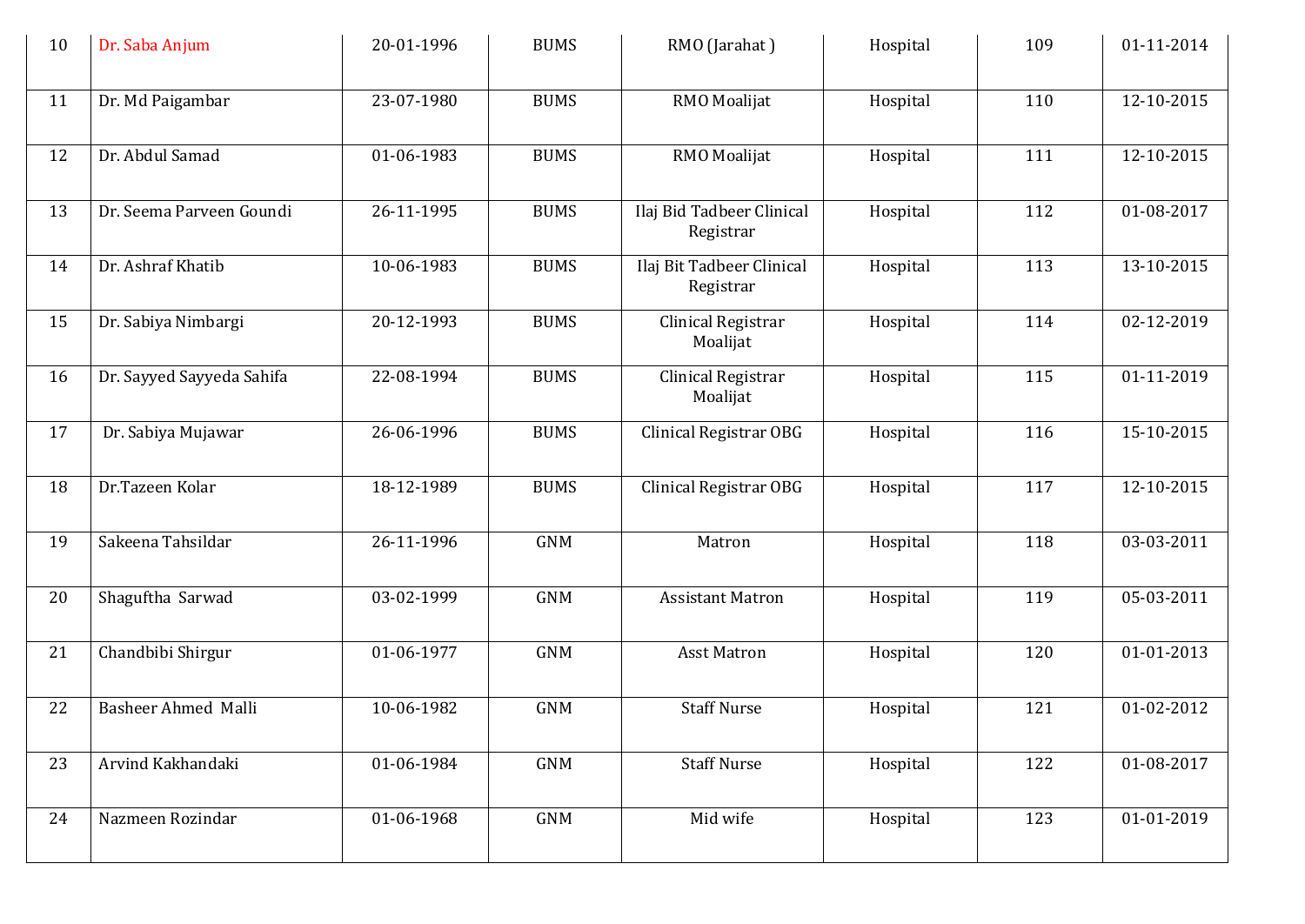| 25 | Nazeer Mujawar         | 01-07-1987 | <b>GNM</b>         | <b>OT Staff Nurse</b>                         | <b>OT</b>        | 124 | 08-03-2009 |
|----|------------------------|------------|--------------------|-----------------------------------------------|------------------|-----|------------|
| 26 | Javeed Akhtar Mujawar  | 31-08-1988 | <b>GNM</b>         | <b>Dresser Staff Nurse</b>                    | Hospital         | 125 | 01.01.2016 |
| 27 | Rasmeena Malli         | 01-06-1985 | <b>GNM</b>         | <b>Dresser Staff Nurse</b>                    | Hospital         | 126 | 01-01-2013 |
| 28 | Rizwan Jagiradar       | 01-02-1983 | <b>GNM</b>         | Staff Nurse Ilaj Bit<br><b>Tadbeer Assist</b> | Ilaj Bit Tadbeer | 127 | 01-01-2011 |
| 29 | Rukhiya Hawaragi       | 19-11-1990 | <b>BSc Nursing</b> | Staff Nurse Ilaj Bit<br><b>Tadbeer Assist</b> | Ilaj Bit Tadbeer | 128 | 01-02-2018 |
| 30 | Javeed Kottalagi       | 31-07-1985 | <b>GNM</b>         | Staff Nurse                                   | Hospital         | 129 | 01-01-2013 |
| 31 | Md Waseem              | 04-07-1978 | <b>GNM</b>         | <b>Staff Nurse</b>                            | Hospital         | 130 | 05-03-2011 |
| 32 | Ruksana Karajgi        | 01-06-1992 | <b>GNM</b>         | Staff nurse                                   | Hospital         | 131 | 02-12-2019 |
| 33 | Ashfaque Mali          | 01-06-1988 | <b>GNM</b>         | <b>Staff Nurse</b>                            | Hospital         | 132 | 01-10-2015 |
| 34 | Bibi Fatima Kuntoji    | 01-06-1993 | <b>GNM</b>         | <b>Staff Nurse</b>                            | Hospital         | 133 | 16-12-2014 |
| 35 | Sudharani Kanamadi     | 28-07-1998 | <b>GNM</b>         | <b>Staff Nurse</b>                            | Hospital         | 134 | 01-12-2014 |
| 36 | Mahejabeen S Fairzabad | 31-07-1991 | <b>GNM</b>         | <b>Staff Nurse</b>                            | Hospital         | 135 | 01-12-2014 |
| 37 | Sameena Hawalagi       | 01-06-1985 | <b>GNM</b>         | <b>Staff Nurse</b>                            | Hospital         | 136 | 01-01-2019 |
| 38 | Rakesh G Ardhur        | 15-02-1985 | <b>GNM</b>         | <b>Staff Nurse</b>                            | Hospital         | 137 | 01-01-2016 |
| 39 | <b>Umesh Bhantnur</b>  | 31-07-1990 | <b>GNM</b>         | <b>Staff Nurse</b>                            | Hospital         | 138 | 01-01-2018 |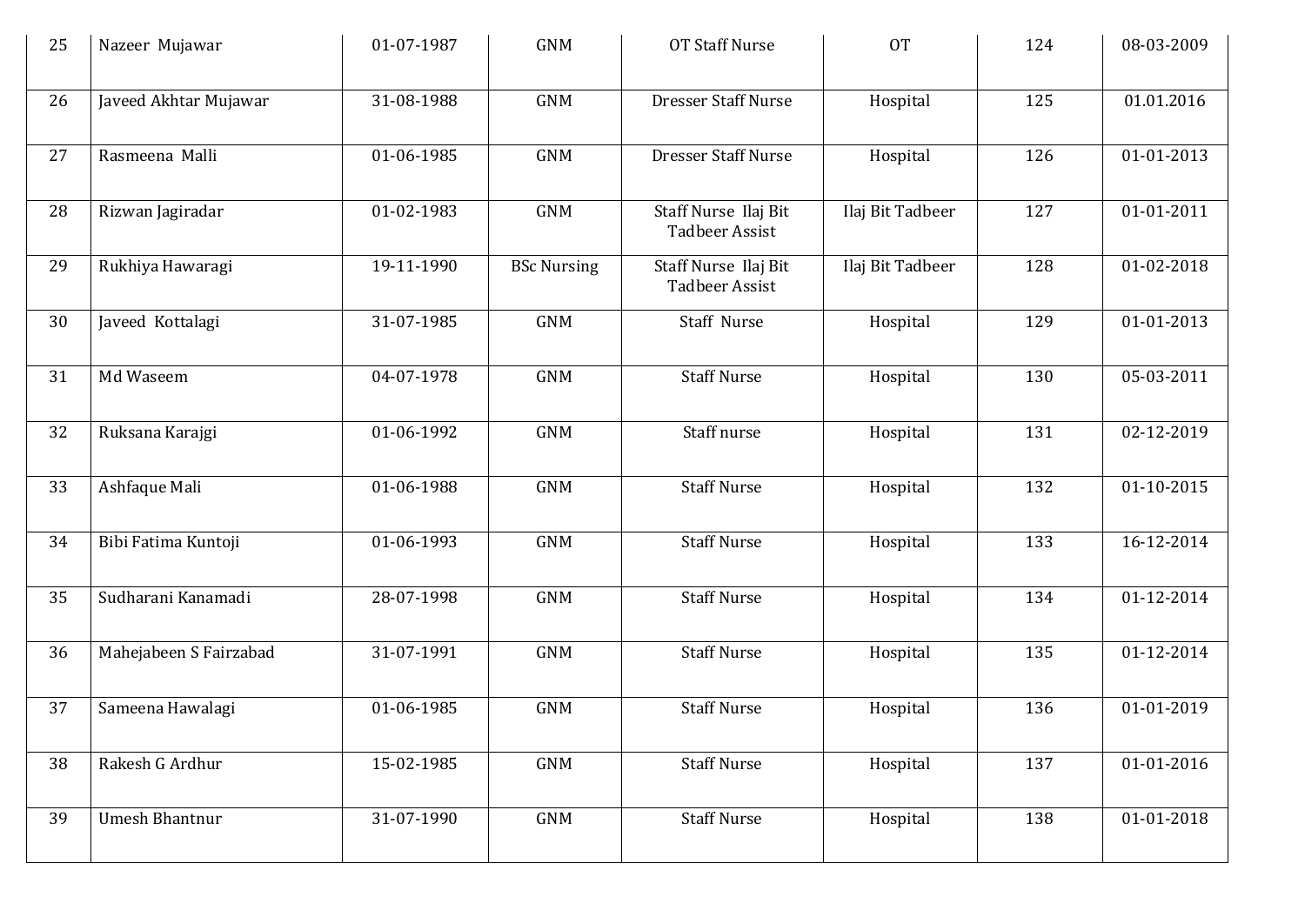| 40 | Yamanappa Kannur      | 22-07-1994 | <b>GNM</b>     | <b>Staff Nurse</b> | Hospital | 139 | 01-12-2016 |
|----|-----------------------|------------|----------------|--------------------|----------|-----|------------|
| 41 | Tasleem Shaikh        | 28-07-1994 | <b>GNM</b>     | <b>Staff Nurse</b> | Hospital | 140 | 13-07-2018 |
| 42 | Azra Deputy           | 16-07-1998 | <b>GNM</b>     | <b>Staff Nurse</b> | Hospital | 141 | 01-01-2019 |
| 43 | Shashi Kumar Shapeti  | 15-11-1996 | <b>GNM</b>     | <b>Staff Nurse</b> | Hospital | 142 | 01-12-2016 |
| 44 | Manjunath Agasar      | 01-05-1990 | <b>GNM</b>     | <b>Staff Nurse</b> | Hospital | 143 | 01-02-2017 |
| 45 | Shivaraj Shinde       | 24-06-1992 | <b>GNM</b>     | <b>Staff Nurse</b> | Hospital | 144 | 01-01-2018 |
| 46 | Kumar Dodamani        | 05-06-1987 | <b>GNM</b>     | <b>Staff Nurse</b> | Hospital | 145 | 01-01-2018 |
| 47 | Ramesh Bajanthri      | 05-12-1978 | <b>GNM</b>     | <b>Staff Nurse</b> | Hospital | 146 | 01-01-2017 |
| 48 | Joy Teju Chavan       | 20-04-1998 | <b>GNM</b>     | <b>Staff Nurse</b> | Hospital | 147 | 01-01-2018 |
| 49 | Malang Mujawar        | 01-06-1985 | <b>GNM</b>     | <b>Staff Nurse</b> | Hospital | 148 | 01-01-2018 |
| 50 | Renuka Madar          | 02-06-1997 | <b>GNM</b>     | <b>Staff Nurse</b> | Hospital | 149 | 01-01-2018 |
| 51 | Sayed Mujahid Bakhshi | 02-10-1995 | <b>GNM</b>     | <b>Staff Nurse</b> | Hospital | 150 | 01-01-2019 |
| 52 | Vishwanath Patil      | 10-11-1986 | <b>GNM</b>     | <b>Staff Nurse</b> | Hospital | 151 | 01-08-2018 |
| 53 | Vijayalaxmi Buddnur   | 16-04-1996 | $\mathsf{GNM}$ | <b>Staff Nurse</b> | Hospital | 152 | 01-01-2018 |
| 54 | Sabil Firoz Baglur    | 01-06-1998 | <b>GNM</b>     | <b>Staff Nurse</b> | Hospital | 153 | 01-01-2019 |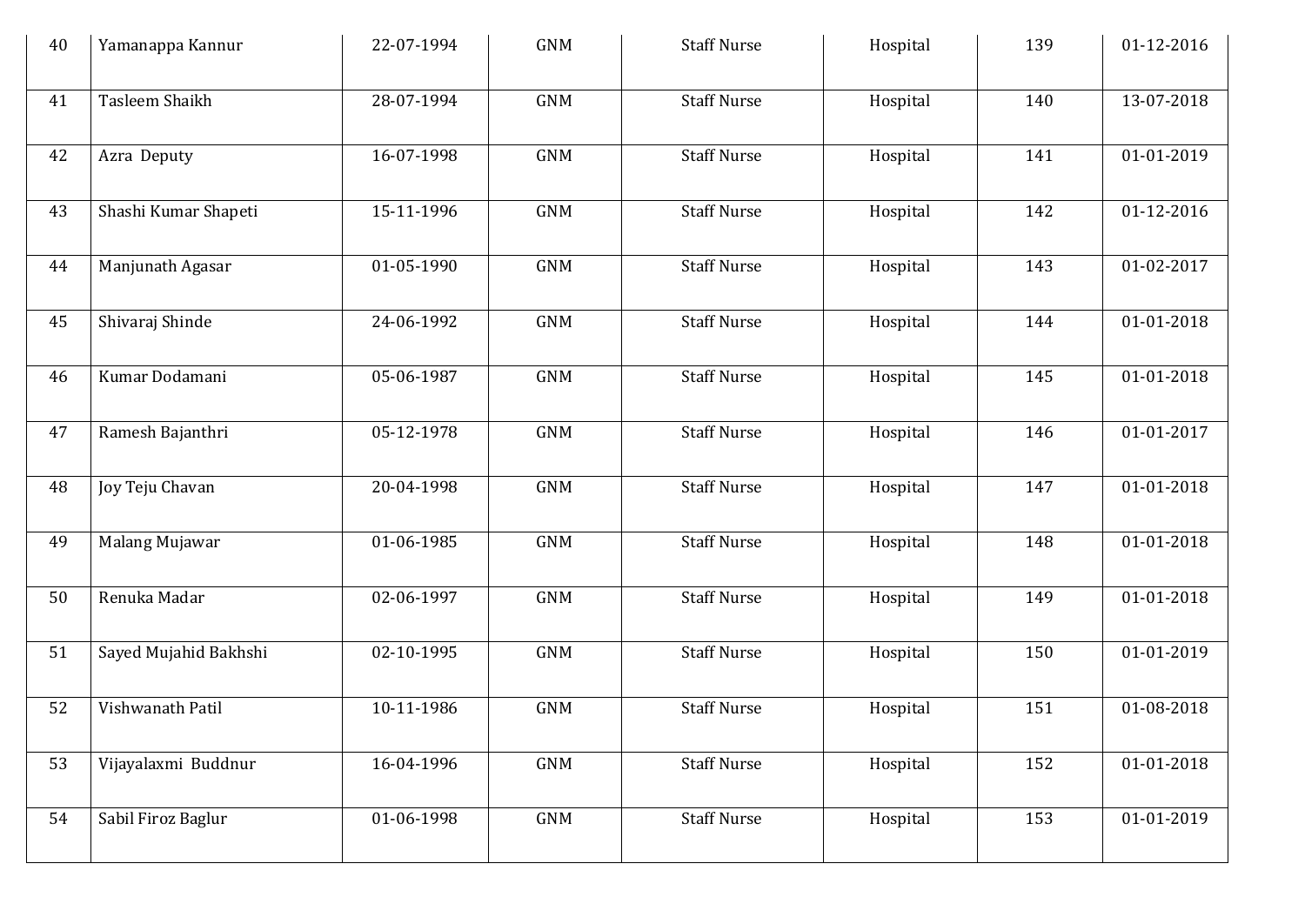| 55 | Mumtaz Ganjihal             | 21-07-1998 | <b>GNM</b>  | <b>Satff Nurse</b>                     | Hospital         | 154 | 01-01-2019 |
|----|-----------------------------|------------|-------------|----------------------------------------|------------------|-----|------------|
| 56 | Nilofar Mulla               | 16-10-1967 | <b>GNM</b>  | <b>Staff Nurse</b>                     | Hospital         | 155 | 01-03-2018 |
| 57 | Mahadev Bellenavar          | 01-06-1989 | <b>GNM</b>  | <b>Staff Nurse</b>                     | Hospital         | 156 | 01-08-2017 |
| 58 | Dayanand Shiganvi           | 13-12-1991 | <b>GNM</b>  | <b>Staff Nurse</b>                     | Hospital         | 157 | 01-08-2017 |
| 59 | Kumar Mane                  | 01-02-1991 | <b>GNM</b>  | <b>Staff Nurse</b>                     | <b>IPD</b>       | 158 | 01-01-2018 |
| 60 | KiranKumar Bardol           | 04-07-1994 | <b>GNM</b>  | <b>Staff Nurse</b>                     | <b>IPD</b>       | 159 | 01-01-2018 |
| 61 | Shabana Tahsildar           | 01-07-1992 | <b>GNM</b>  | <b>Staff Nurse</b><br>Ilaj Bit Tadbeer | Ilaj Bit Tadbeer | 160 | 01-01-2013 |
| 62 | Malanbi Mangoli             | 01-06-1977 | <b>GNM</b>  | OT Dresser                             | <b>OT</b>        | 161 | 01-01-2016 |
| 63 | Abdul Khadar Jilani Biradar | 01-04-1990 | <b>DMLT</b> | Lab Tech                               | Laboratory       | 162 | 01-012020  |
| 64 | Shireen Inamdar             | 12-05-1986 | <b>CMLT</b> | Lab Tech                               | Laboratory       | 163 | 03-03-2011 |
| 65 | Mohd. Adil Maniyar          | 10-07-1989 | <b>DMLT</b> | Lab Tech                               | Laboratory       | 164 | 05-11-2013 |
| 66 | Majid Mangoli               | 20-12-1982 | <b>DMXT</b> | X-Ray Tech                             | Hospital         | 165 | 01-01-2013 |
| 67 | Saiful Hussain Jahagirdar   | 10-06-1990 | 12th        | Pharmacist                             | Hospital         | 166 | 01-12-2019 |
| 68 | Sarfaraz Nawaz S Mantri     | 01-06-1979 | Graduate    | Pharmacist                             | Hospital         | 167 | 07-01-2016 |
| 69 | Veerpakshi Gadgandi         | 21-06-1988 | D Pharm     | Pharmacist                             | Hospital         | 168 | 01-01-2019 |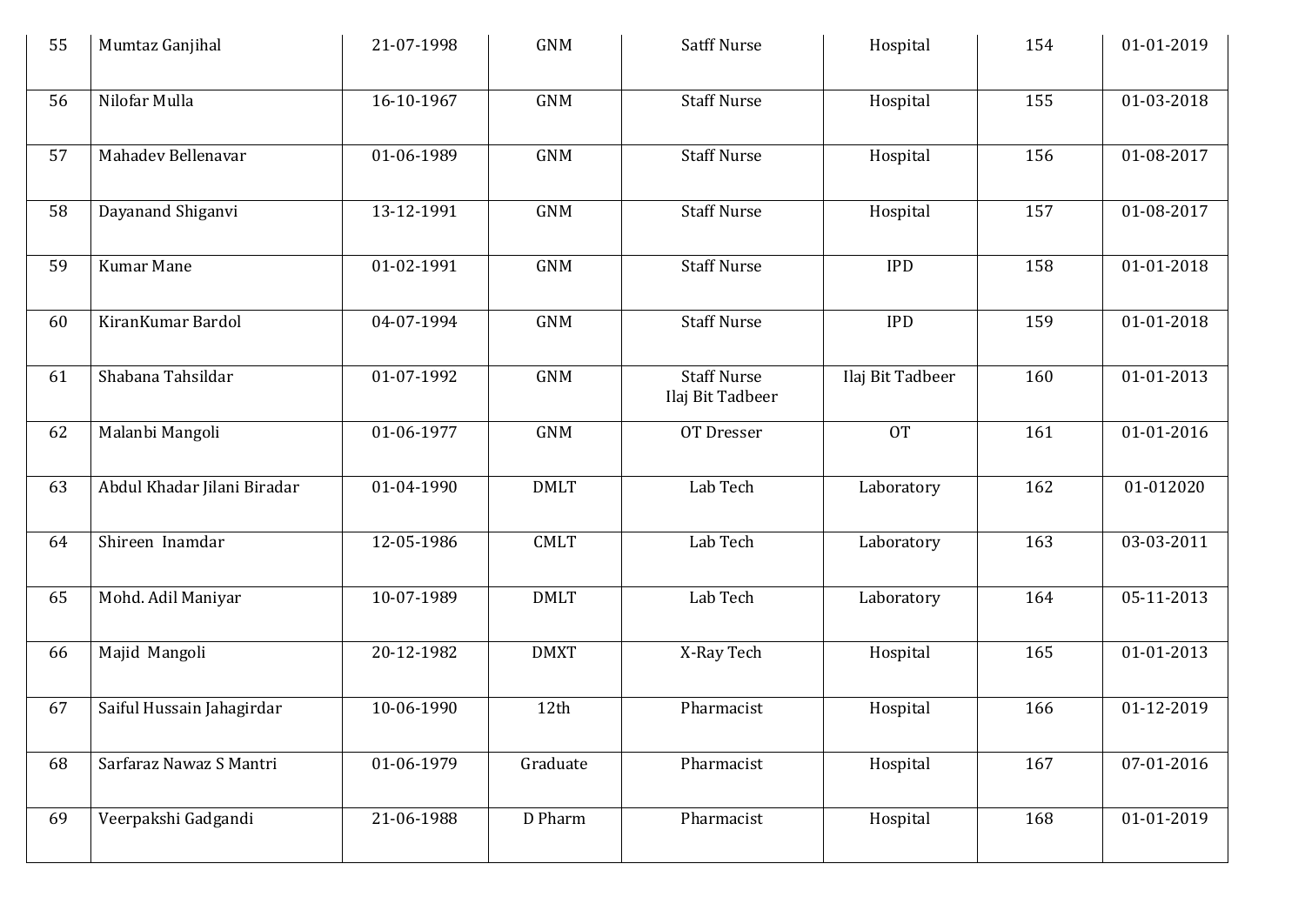| 70 | Mohd Sirajuddin Korti | 15-05-1969 | Diploma in<br>Pharmacy | Pharmacist                          | Hospital        | 169 | 05-01-2016 |
|----|-----------------------|------------|------------------------|-------------------------------------|-----------------|-----|------------|
| 71 | Mahaboobi Madalagi    | 31-07-1995 | <b>PUC</b>             | office staff registration           | Hospital        | 170 | 01-10-2014 |
| 72 | Somraya Asnagi        | 01-03-1978 | PUC                    | office staff registration           | Hospital        | 171 | 01-01-2004 |
| 73 | Ayesha Makandar       | 14-04-1979 | CMRA                   | <b>Medical Record</b><br>maintainer | Hospital        | 172 | 01-01-2011 |
| 74 | Arifa Mangoli         | 01-06-1987 | <b>B</b> Sc            | OT Attendant                        | Hospital/OT     | 173 | 01-07-2018 |
| 75 | Abdul Malik Shatgar   | 14/12/1995 | <b>SSLC</b>            | Lab Attender                        | Lab             | 174 | 01-01-2016 |
| 76 | Mahaboobee Shrishad   | 01-06-1967 | 7 <sup>th</sup>        | OT Attendant                        | <b>OT</b>       | 175 | 01-09-2009 |
| 77 | Rameeza Makndar       | 01-06-1976 | 5 <sup>th</sup>        | Lab At tender                       | Lab             | 176 | 03-06-2004 |
| 78 | Feroza Jathkar        | 01-06-1978 | 5 <sup>th</sup>        | Ayya                                | Hospital        | 177 | 10-01-2014 |
| 79 | Shahnaz Kaladagi      | 01-06-1988 | 7 <sup>th</sup>        | Pharmacy Ayya                       | Pharmacy Worker | 178 | 01-09-2016 |
| 80 | Shabana Jamkhandi     | 01-06-1983 | 5th                    | Pharmacy worker                     | Pharmacy        | 179 | 01-10-2014 |
| 81 | Sameer Soaudagar      | 09-05-1992 | 10th                   | Dark room Attendant                 | X-Ray Room      | 180 | 01-01-2018 |
| 82 | Renuka Bajantri       | 08-10-1962 | 10th                   | <b>Attendant Pharmacy</b>           | Pharmacy        | 181 | 01-12-2019 |
| 83 | Rehana Bagwan         | 01-06-1981 | 7th                    | Head Cook                           | Other           | 182 | 01-01-2016 |
| 84 | Mantesh Angadi        | 21-08-1980 | PUC                    | Store keeper                        | Hospital        | 183 | 01-09-2009 |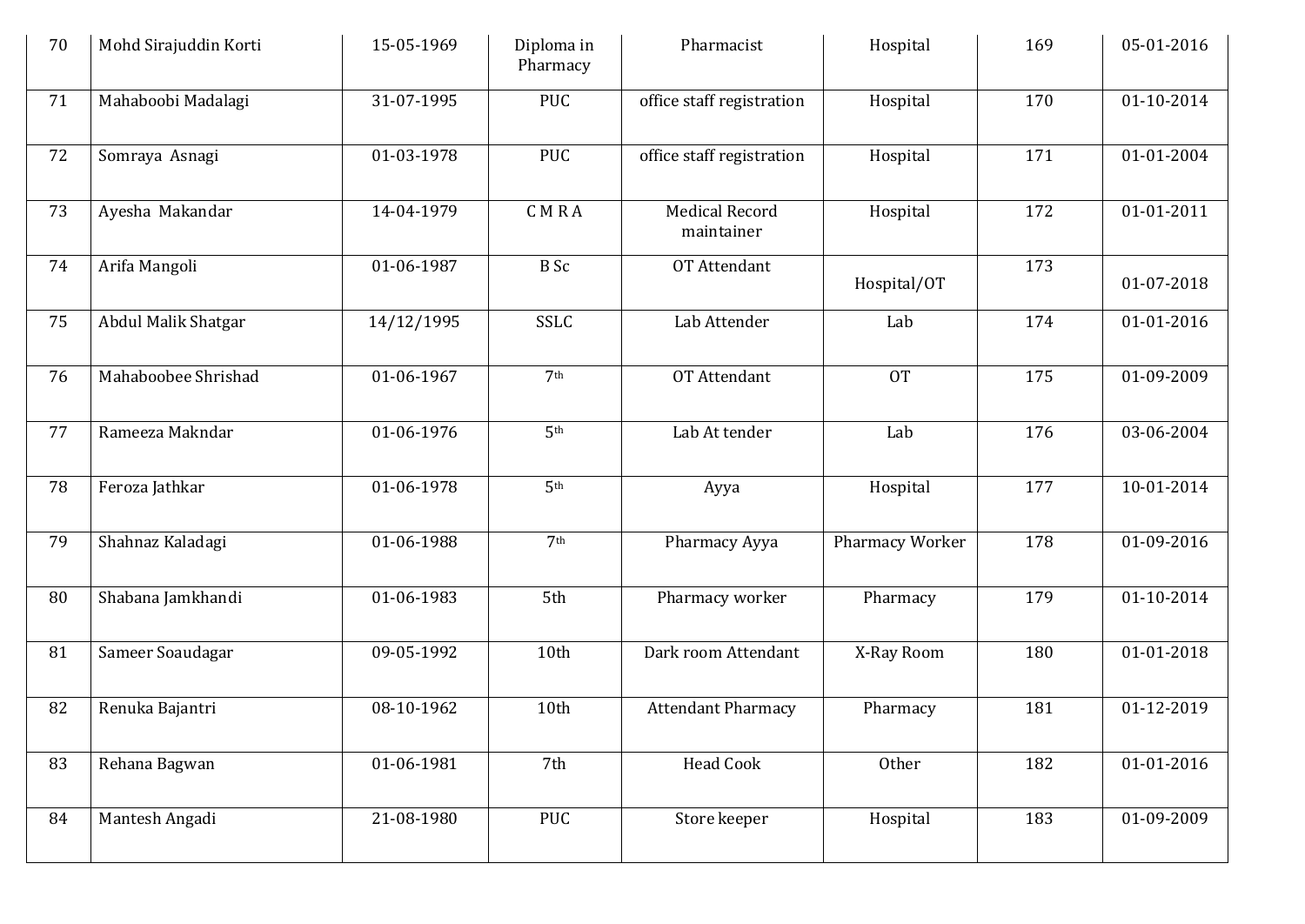| 85 | Praveen Kallolli          | 03-12-1997 | 10th             | Masseur/ayya          | Ilaj bit Tadbeer | 184 | 01-01-2013 |
|----|---------------------------|------------|------------------|-----------------------|------------------|-----|------------|
| 86 | Mumtaj Begum Bagwan       | 01-06-1973 | 6 <sup>th</sup>  | Masseur/ayya          | Ilaj Bit Tadbeer | 185 | 01-07-2007 |
| 87 | Malan Bagwan              | 01-06-1981 | 10th             | Masseur/ayya          | Othres           | 186 | 02-01-2016 |
| 88 | Gadageppa                 | 01-06-1979 | 6 <sup>th</sup>  | <b>Security Guard</b> | Hospital         | 187 | 25-01-2016 |
| 89 | Basavaraj Kalagi          | 11-05-1975 | 10th             | Security Guard        | Hospital         | 188 | 01-12-2019 |
| 90 | Shanoor Tesildar          | 06-01-1998 | 10th             | Ambulance Driver      | Hospital         | 189 | 01-01-2021 |
| 91 | Rafiq Darga               | 01-06-1979 | 10th             | Electrician           | Others           | 190 | 01-08-2017 |
| 92 | Moulali Kannur            | 01-06-1986 | 10th             | Plumber               | Others           | 191 | 01-08-2017 |
| 93 | <b>Usman Gani Balsing</b> | 25-06-1993 | 05 <sup>th</sup> | <b>Bone Setter</b>    | Others           | 192 | 01-12-2019 |
| 94 | Shashi Nagthan            | 01-06-1988 | 10 <sup>th</sup> | Washer Man            | Others           | 193 | 02-12-2019 |
| 95 | Bandenwaz Badeger         | 01-01-1989 | 10 <sup>th</sup> | Ward boy              | Hospital         | 194 | 01-03-2017 |
| 96 | Heena Kausar Solapur      | 01-06-1988 | 5th              | Ayya                  | Hospital         | 195 | 12-01-2017 |
| 97 | Talib Makandar            | 24-06-1986 | 5 <sup>th</sup>  | Ward boy              | Hospital         | 196 | 01-09-2009 |
| 98 | Ayesha Mulla              | 03-05-1988 | 10th             | Ayya                  | Hospital         | 197 | 25-01-2016 |
| 99 | Bibi Fatima Patel         | 01-01-1966 | 5th              | Ayya                  | Hospital         | 198 | 01-08-2017 |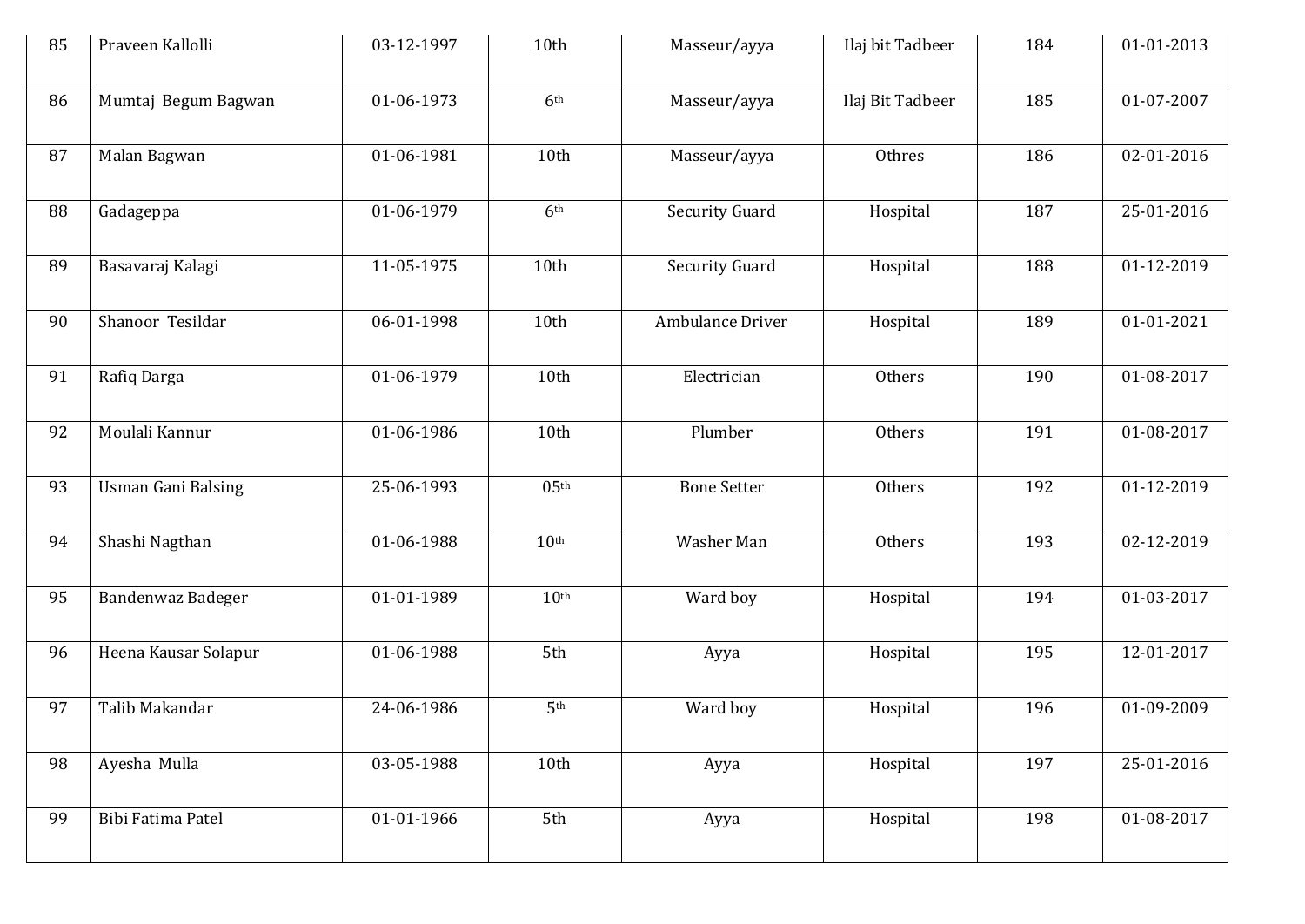| 100 | Shaheda Momin          | 01-06-1984 | 5 <sup>th</sup> | Ayya                           | Hospital                  | 199              | 01-09-2016 |
|-----|------------------------|------------|-----------------|--------------------------------|---------------------------|------------------|------------|
| 101 | Razakbee Buyyar        | 05-01-1952 | 3rd             | Ayya                           | Hospital                  | 200              | 06-10-2014 |
| 102 | Mumtaz Khan            | 01-01-1983 | 5 <sup>th</sup> | Ayya                           | Hospital                  | 201              | 08-10-2014 |
| 103 | Bismillah Kaladagi     | 01-06-1979 | 4 <sup>th</sup> | Ayya                           | Hospital                  | 202              | 05-10-2014 |
| 104 | Muneera Bisthi         | 01-06-1979 | 6 <sup>th</sup> | Ayya                           | Hospital                  | 203              | 03-09-2014 |
| 105 | Jaibunissa momin       | 01-06-1979 | 4th             | Ayya                           | Hospital                  | 204              | 01-10-2014 |
| 106 | Khatoon bi Bangadiwale | 01-06-1959 | 2nd             | Ayya                           | Hospital                  | 205              | 03-10-2014 |
| 107 | Bibi Fatima Shaikh     | 01-06-1983 | 5 <sup>th</sup> | Ayya                           | Hospital                  | 206              | 01-08-2017 |
| 108 | Saira Bagwan           | 01-06-1984 | 5 <sup>th</sup> | Ayya                           | Hospital                  | 207              | 29-08-2014 |
| 109 | Rekha Natikar          | 01-06-1981 | 7th             | Ayya                           | Hospital                  | 208              | 18-01-2016 |
| 110 | Shamshad Maniyar       | 01-06-1978 | 5th             | Ayya                           | Hospital                  | 209              | 01-08-2017 |
| 111 | Taherabi Honatgi       | 01-06-1968 | 3rd             | Ayya                           | Hospital                  | 210              | 01-01-2018 |
| 112 | Madina Tailor          | 01-06-1970 | 5th             | Ayya                           | Hospital                  | 211              | 27-08-2016 |
| 113 | Dr.Tasmiya Indikar     | 06-10-1982 | <b>BUMS</b>     | <b>Hospital Superintendent</b> | Dept.of Kulliyat          | <b>UNXX00597</b> | 01-06-2006 |
| 114 | Dr. Syed Nemathullah   | 27.08.1962 | <b>BUMS</b>     | Jarahat Specialist             | Dept. of Ilmul<br>Jarahat | <b>UNXX00638</b> | 10-07-1999 |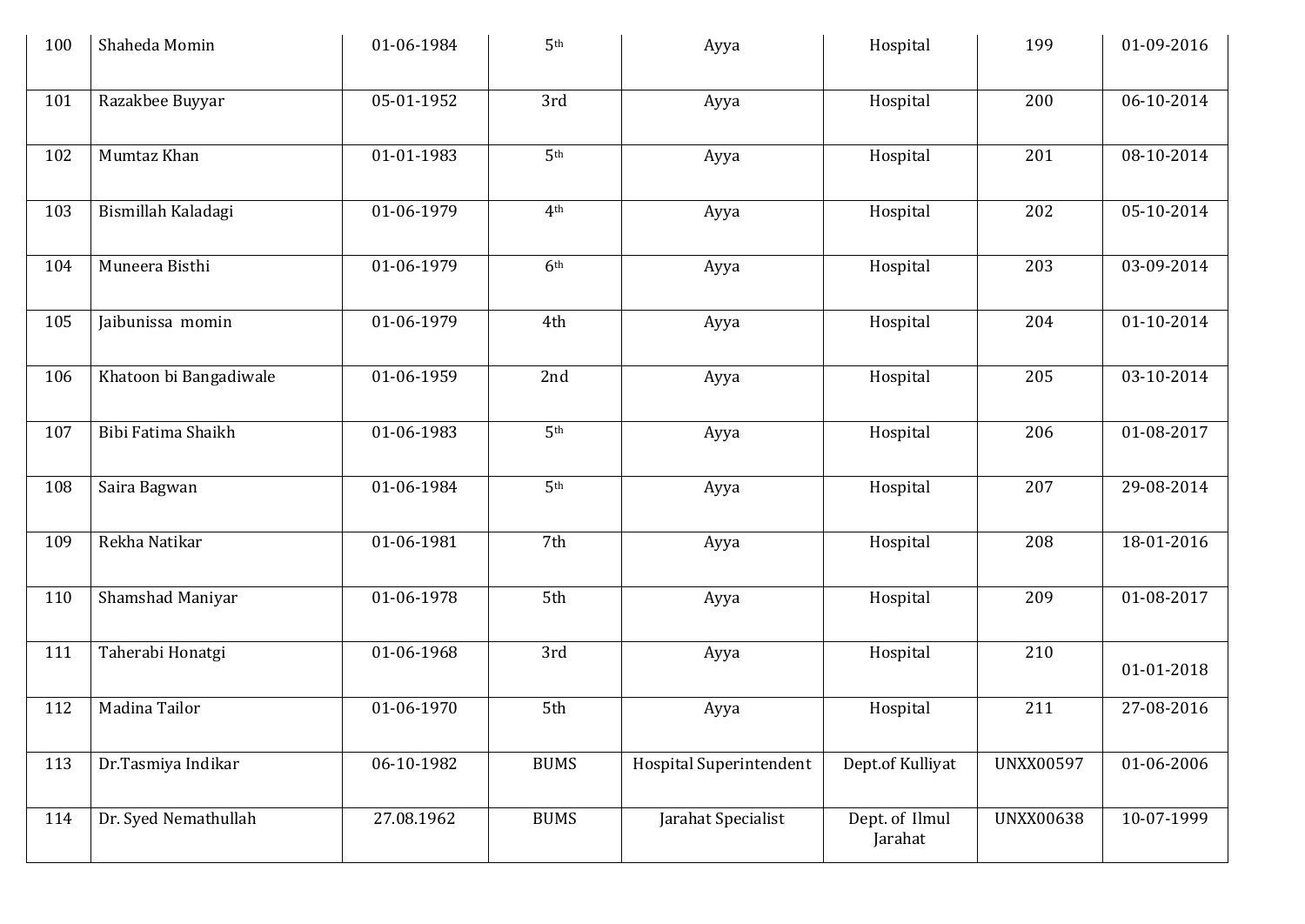| 115 | Dr. Ahmed Nadeem Kawkar  | 14-07-1981 | <b>BUMS MD</b>  | Consultant                           | Dept. Of Ilmul<br>Jarahat                    | UNMJ00156        | 11-01-2016 |
|-----|--------------------------|------------|-----------------|--------------------------------------|----------------------------------------------|------------------|------------|
| 116 | Dr. Bibi Ayesha          | 10.05.1980 | <b>BUMS</b>     | Consultant                           | Dept. Of Moalijat                            | <b>UNXX00577</b> | 19-12-2005 |
| 117 | Dr.Nikhat Kousar Inamdar | 07-04-1993 | <b>BUMS MS</b>  | Consultant                           | Amraz Niswan wa<br>Qabala                    | <b>UNNQ00108</b> | 07-12-2020 |
| 118 | Dr.Meenu Doni            | 29-04-1994 | <b>BUMS.MD</b>  | Consultant                           | Dept. Of Moalijat                            | UNMJ00337        | 07-12-2020 |
| 119 | Dr. Nazim Husain         | 25-10-1990 | <b>BUMS, MD</b> | Consultant                           | Dept Of Moalijat                             | UNMJ00312        | 11-02-2020 |
| 120 | Dr. Sumayya begum        | 23.02.1982 | <b>BUMS</b>     | Deputy Medical<br>Superintendent     | Amraz Niswan wa<br>Qabala                    | <b>UNXX00596</b> | 11-09-2006 |
| 121 | Dr. Mariyam Roquiya      | 09-03-1987 | <b>BUMS-MS</b>  | Amraz Niswan wa Qabala<br>Specialist | Amraz Niswan wa<br>Qabala                    | <b>UNNQ00035</b> | 01-01-2016 |
| 122 | Dr. Mohd Habeebuddin     | 02-08-1970 | BUMS, MD        | Specialist Ilaj Bid<br>Tadbeer       | Dept. Of Ilaj Bid<br>Tadbeer                 | UNMJ00159        | 08-09-2014 |
| 123 | Dr. Salma Khatoon        | 18.12.1981 | <b>BUMS</b>     | Consultant                           | Dept Of Tahfuzi<br>Wa Samaji Tibb            | <b>UNXX00600</b> | 27-07-2005 |
| 124 | Dr. Tasneem Inamdar      | 13.07.1983 | <b>BUMS-MD</b>  | Consultant                           | Dept Of Tahfuzi<br>Wa Samaji Tibb            | <b>UNTS00056</b> | 16.07.2007 |
| 125 | Dr. Shahnaz Banu         | 01.01.1982 | <b>BUMS</b>     | Consultant                           | Dept Of Amraze<br>Jild-Wa-<br>Tazeeniyat     | <b>UNXX00598</b> | 26.06.2006 |
| 126 | Dr. Nuzhat Kausar Patel  | 11.02.1983 | <b>BUMS</b>     | Consultant                           | Dept Of Amraze<br>Ain-Uzan-Anaf-<br>Wo-Halaq | <b>UNXX00578</b> | 02.07.2007 |
| 127 | Dr.KM Heena Fatima       | 21-11-1990 | <b>BUMS.MS</b>  | Consultant                           | Dept Of Amraze<br>Atfal                      | <b>UNNQ00107</b> | 05-10-2020 |
| 128 | Dr.Iqbal Patel           | 01-06-1988 | <b>BUMS.MD</b>  | Consultant                           | Dept Of Amraze<br>Jild-Wa-<br>Tazeeniyat     | <b>UNMJ00015</b> | 15-04-2021 |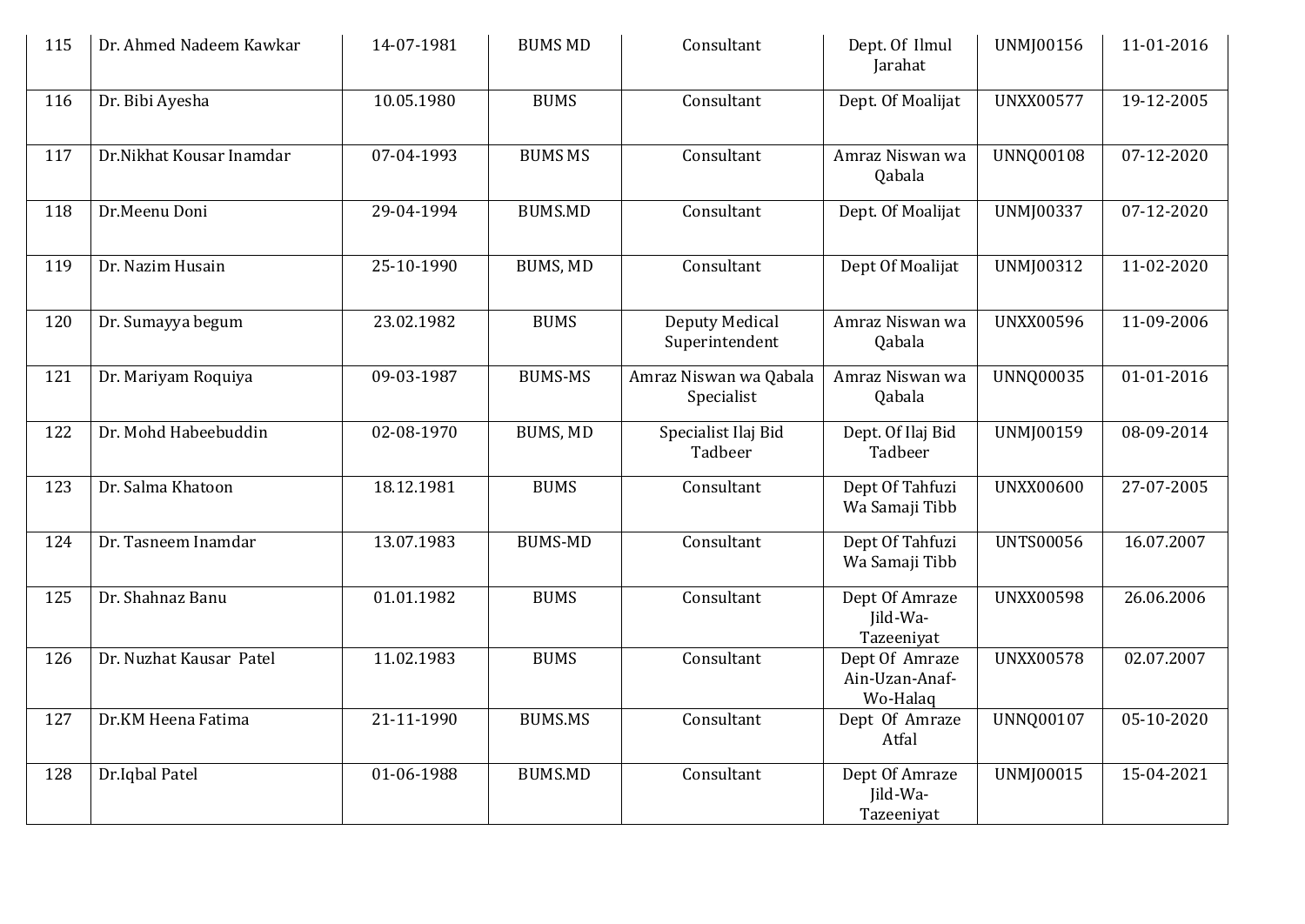| 129 | Dr.Khaleel Ahmed          | 11-11-1986 | <b>BUMS.MS</b>              | Consultant                    | Dept Of Amraze<br>Atfal                      | UNNQ00111        | 07-12-2020       |
|-----|---------------------------|------------|-----------------------------|-------------------------------|----------------------------------------------|------------------|------------------|
| 130 | Dr.Usmani Sana            | 27-06-1990 | <b>BUMS.MD</b>              | Consultant                    | Dept. Of Ilaj Bid<br>Tadbeer                 | UNMJ00332        | 18-03-2021       |
| 131 | Dr.Syed Saleemuddin Ahmed | 01-06-1963 | <b>BUMS</b>                 | Pharmacy Incharge             | Dept.of Ilmul<br>Saidla                      | <b>UNXX00590</b> | 06-06-2002       |
| 132 | Dr. Fouziya Naseeb        | 25-05-1976 | <b>BUMS MD</b>              | Consultant                    | Dept Of Amraze<br>Atfal                      | <b>UNNQ00041</b> | 05-01-2016       |
| 133 | Dr. Mohammad Iliyas Patel | 28-08-1993 | <b>BUMS, MD</b>             | Consultant                    | Dept Of Moalijat                             | <b>UNMJ00328</b> | 07-12-2020       |
| 134 | Dr. MD Ameeruddin         | 01-11-1987 | <b>BUMS-MD</b>              | Consultant                    | Dept Of Amraze<br>Ain-Uzan-Anaf-<br>Wo-Halaq | UNMJ00307        | 01-02-2020       |
| 135 | Dr Syed Rihan             | 19-03-1984 | <b>MBBS MD</b>              | <b>Medical Specialist</b>     | Hospital                                     | 217              | 02-10-2017       |
| 136 | Dr Basangouda Patil       | 18-08-1987 | <b>MBBS MD</b>              | <b>Medical Specialist</b>     | Hospital                                     | 215              | 01-11-2019       |
| 137 | Dr Satish Malli           | 24-10-1983 | <b>MBBS MD DNB</b>          | <b>Medical Specialist</b>     | Hospital                                     | $\overline{216}$ | 01-11-2019       |
| 138 | Dr. Sajid Mudol           | 25-03-1974 | MBBS MS                     | <b>Surgical Specialist</b>    | Hospital                                     | 218              | 02-01-2012       |
| 139 | Dr. Ashfaq Kakkeri        | 10-12-1971 | MS, ENT                     | <b>Surgical Specialist</b>    | Hospital                                     | 219              | 01-12-2010       |
| 140 | Dr. Jayshree Sajjan       | 18-06-1965 | MBBS, DGO                   | Obstetrician &<br>Gyneacology | Hospital                                     | 220              | 31-12-2010       |
| 141 | Dr Usha Rani              | 19-01-1978 | MBBS DGO                    | Obstetrician &<br>Gyneacology | Hospital                                     | 221              | 01-03-2017       |
| 142 | Dr. Keshav Kulkarni       | 02-04-1973 | <b>MBBS MD</b><br>Pathology | Pathologist                   | Hospital                                     | 222              | $01 - 01 - 2014$ |